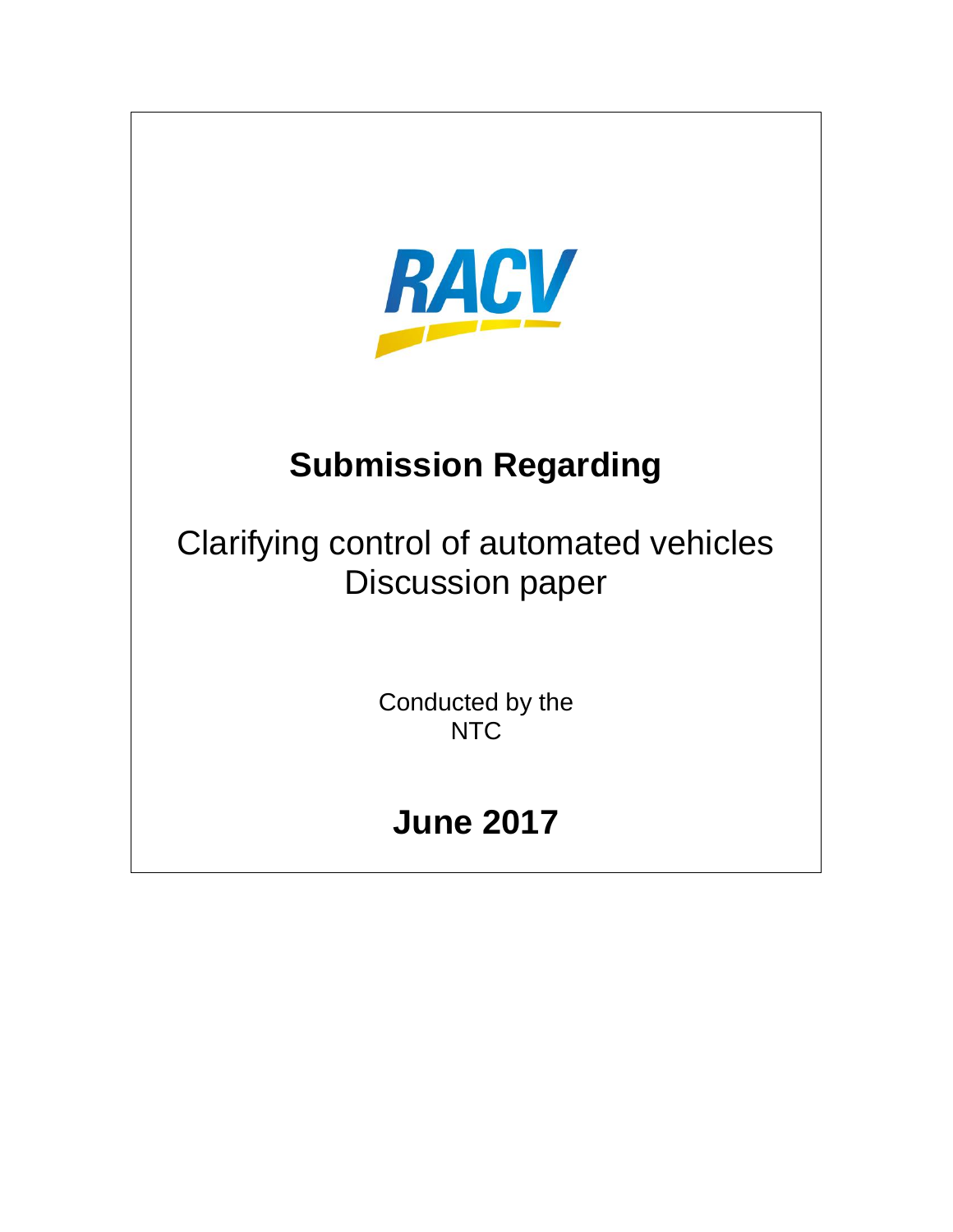#### **Introduction**

The improvement in safety for Australian motorists as automated technology improves will be a game changer for the industry.

Through our previous submissions to the NTC with Australian Automobile Association (AAA), RACV recognises and welcome these benefits, not just in safety, but also in the areas of congestion, emissions, accessibility for the elderly and disabled and cost of car ownership. These benefits are of keen interest to our members and all road users.

RACV considers that there are two categories of technology that apply to this situation. Either a vehicle is partially or highly autonomous and must have a human driver monitoring the driving task, who is ready to take manual controls back from the vehicle at any time, or a vehicle is fully automated or autonomous and can operate without a human driver and all vehicle occupants are considered passengers.

The revised legal and enforcement framework must be in place by the time fully automated vehicles are a reality.

In the near term, the RACV supports clarifying the meaning of control and proper control in partial and highly automated vehicles; however international best practice should be drawn on, wherever possible.

### **Consultation**

RACV has reviewed the questions proposed in the consultation paper and takes the following view on each.

Consultation questions:

#### *1. Do you agree with the assumptions and objectives underpinning the NTC's work to develop national enforcement guidelines? If not, what other assumptions or objectives should be considered?*

RACV supports the introduction of flexible national enforcement guidelines which are performance based. A consistent approach is essential across Australia to ensure that jurisdictions undertaking trials do so using the same regulatory pathway. We must avoid the "rail gauge" problem.

*2. Do you agree that national enforcement guidelines should clarify issues of control and proper control based on SAE International Standard J3016 Levels of Driving Automation? If not, what other approach should be considered?*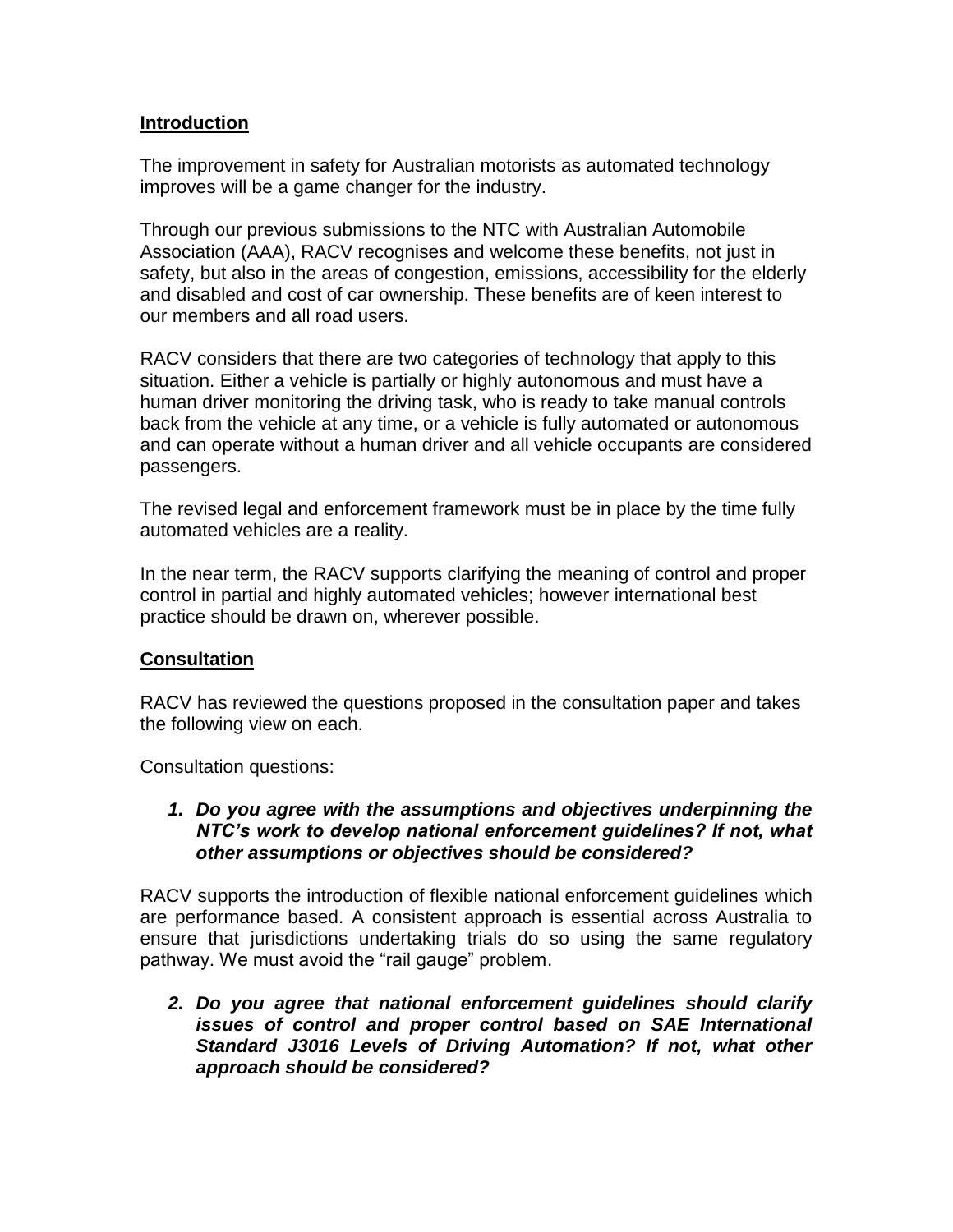Australia should follow developments in international best practice for determining control and proper control in a highly automated vehicle. RACV believes using SAE International Standard J3016 Levels of Driving Automation would be an acceptable approach and the preferred option given its acceptance in other jurisdictions.

# *3. For the purposes of enforcing proper control, is there value in grouping levels of driving automation according to whether vehicles are capable of automated operation?*

Yes, as long as they are in line with international standards and best practice.

# *4. Do you agree that the human driver should remain in control of a vehicle with partial or conditional automation, and that the automated driving system should be in control of a vehicle operating at high or full automation? If not, why?*

RACV agrees with this proposition and that the demarcation of automation levels should be considered in accordance SAE International Standard J3016 Levels of Driving Automation.

# *5. In the event that the automated driving system is determined to be in control of a vehicle operating with conditional automation, should road traffic laws introduce obligations on the human driver as supervisor of the automated driving system?*

RACV believes that the road rules should require the operator to be responsible for monitoring the safe operation of the vehicle at all times and be capable of taking over immediate control in the event of an autonomous technology failure or other emergency.

# *6. Do you agree with the suggested indicators of proper control for each level of driving automation (outlined in Table 2 on page 34 of this paper)? Are there any other indicators that should be included in the guidelines?*

RACV acknowledges that as vehicles mature in the level of automation proper control will more appropriately need to be measured by awareness and alertness. We believe the indicators of proper control included in the discussion paper are acceptable. However it should be noted that there is little practical difference between level 5 and level 4, automation in this respect.

### *7. Should special consideration be given to automated parking functions that are partially automated and can only operate without the driver holding the steering wheel?*